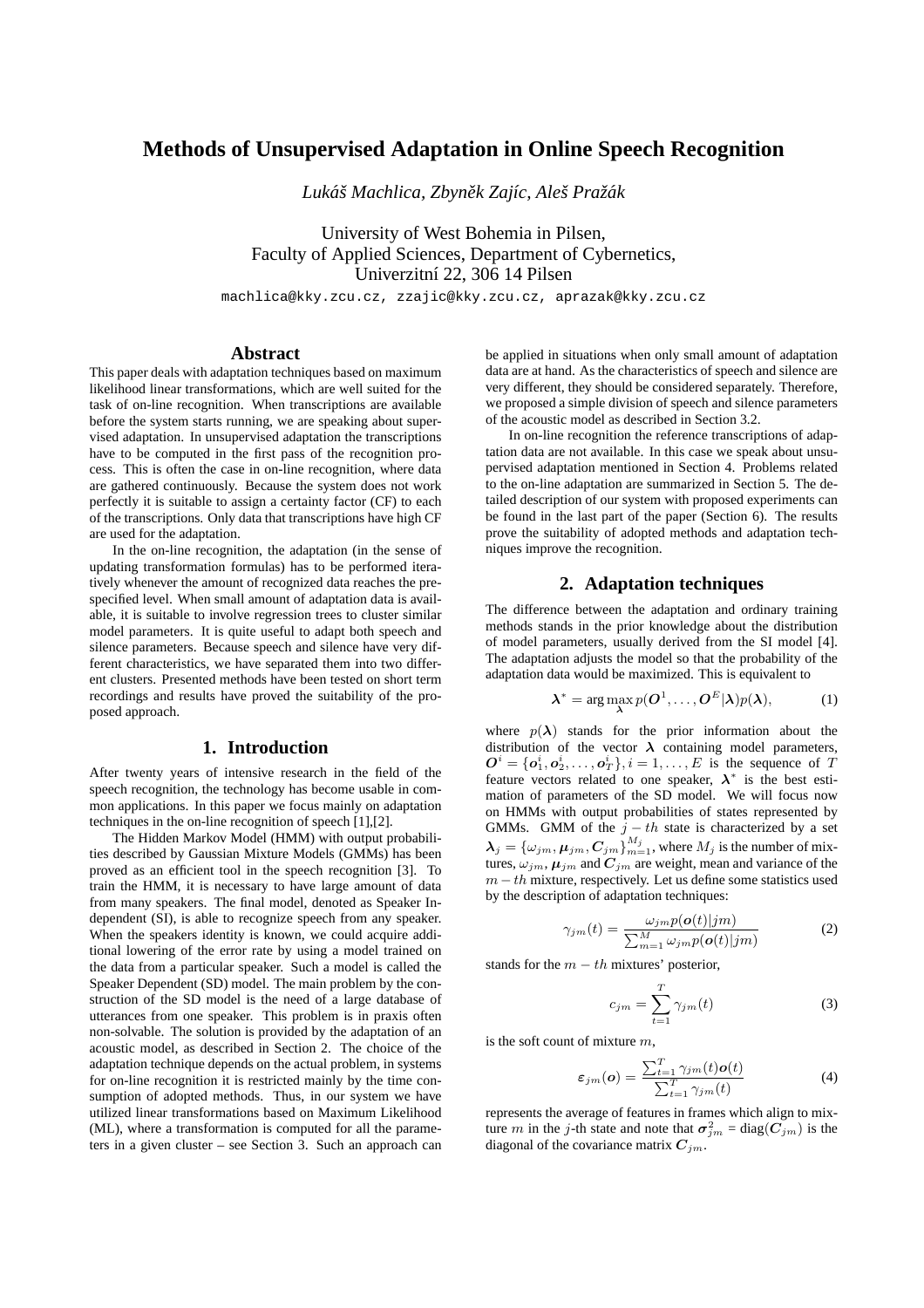The most know adaptation methods are Maximum Aposteriori Probability (MAP) [5] and linear transformations based on the Maximum Likelihood (ML) [6]. The first approach is mainly used in cases when big amount of training data is available, because each of model parameters demands sufficient amount of data to be adapted. The latter method has the advantage that model parameters are clustered in an convenient way (see Section 3), hence several parameters share the same transformation. Thus less amount of data is needed.

#### **2.1. Linear Transformations based on Maximum Likelihood**

These methods are focused on the adaptation of means and variances of GMMs (the mixture weights are of no interest) and are based on the minimization of the auxiliary function [7]:

$$
Q(\mathbf{\lambda}, \bar{\mathbf{\lambda}}) = const - \frac{1}{2} \sum_{jm} \sum_{t} \gamma_{jm}(t) (const_{jm} +
$$

$$
+ \log |\bar{C}_{jm}| + (\mathbf{o}(t) - \bar{\boldsymbol{\mu}}_{jm})^T \bar{C}_{jm}^{-1} (\mathbf{o}(t) - \bar{\boldsymbol{\mu}}_{jm})).
$$
(5)

The number of available model parameters is reduced via clustering (see Section 3) of similar model components. The transformation is the same for all of the parameters from the same cluster  $K_n$ ,  $n = 1, \ldots, N$ . Hence, less amount of adaptation data is needed.

Further, we distinguish unconstrained and constrained transformations. In the unconstrained case, means and variances from the particular cluster are adapted utilizing two distinct matrices, whereas in the constrained case the same matrix is used for both.

#### *2.1.1. Maximum Likelihood Linear Regression (MLLR)*

MLLR can be regarded as an unconstrained adaptation, means and variances from the same cluster  $K_n$  are transformed separately according to formulas:

$$
\bar{\mu}_{jm} = A_{(n)}\mu_{jm} + b_{(n)} = W_{(n)}\xi_{jm}, \qquad (6)
$$

$$
\bar{C}_{jm} = H_{(n)} C_{jm} H_{(n)}^T , \qquad (7)
$$

where  $\bar{\mu}_{jm}$ ,  $\bar{C}_{jm}$  are the new adapted mean and covariance of the  $m - th$  mixture in the  $j - th$  state of the HMM, respectively.  $A_{(n)}$  is the regression matrix related to the cluster  $K_n$ ,  $\mathbf{b}_{(n)}$  is the additive vector and  $\mathbf{W}_{(n)} = [\mathbf{A}_{(n)}, \mathbf{b}_{(n)}]$ ,  $\xi_{jm} = [\mu_{jm}^T, 1]^T$  is the original mean extended by 1 and  $H_{(n)}$ represents the transformation matrix for the covariance.

First, let's focus on the transformation matrix of means. It can be shown [8] that the part of the function (5) that changes with the current transform  $W_{(n)}$  is:

$$
Q_{W_{(n)}} = \mathbf{w}_{(n)i}^T \mathbf{k}_{(n)i} - 0.5 \mathbf{w}_{(n)i}^T \mathbf{G}_{(n)i} \mathbf{w}_{(n)i} ,\qquad (8)
$$

where the column vector  $w_{(n)i}$ ,  $i = 1, \ldots, I$  is the transpose of the *i*-th row of  $W_{(n)}$  and  $I = \dim(o)$ ,

$$
\boldsymbol{k}_{(n)i} = \sum_{jm \in K_n} \frac{c_{jm} \boldsymbol{\xi}_{jm} \varepsilon(\boldsymbol{o})_{jm}(i)}{\sigma_{jm}^2(i)}, \qquad (9)
$$

and

$$
G_{(n)i} = \sum_{jm \in K_n} \frac{c_{jm} \boldsymbol{\xi}_{jm} \boldsymbol{\xi}_{jm}^T}{\sigma_{jm}^2(i)} \,. \tag{10}
$$

And finally, after maximization of equation (8) with respect to the row of the mean transformation matrix  $W_{(n)}$  we obtain:

$$
\frac{\partial Q(\lambda, \bar{\lambda})}{\partial W_{(n)}} = 0 \Rightarrow \mathbf{w}_{(n)i} = \mathbf{G}_{(n)i}^{-1} \mathbf{k}_{(n)i} .
$$
 (11)

Similar procedure can be utilized also for the derivation of the transformation matrix  $H_{(n)}$  for covariances, and can be found in e.g. [7],[6].

#### *2.1.2. Feature Maximum Likelihood Linear Regression (fMLLR)*

Compared to the MLLR case, fMLLR is a constrained adaptation. Hence, means and covariances from the same cluster  $K_n$ are transformed with the same matrix, what gives us the ability to transform directly the features  $o_t$  instead of the model parameters  $\mu_{jm}$  and  $C_{jm}$  [8]. The feature vectors are transformed according to the formula

$$
\bar{\boldsymbol{\sigma}}_t = \boldsymbol{A}_{(n)} \boldsymbol{o}_t + \boldsymbol{b}_{(n)} = \boldsymbol{W}_{(n)} \boldsymbol{\xi}(t) , \qquad (12)
$$

where  $W_{(n)} = [A_{(n)}, b_{(n)}]$  stands for the transformation matrix corresponding to the  $n-th$  cluster  $K_n$ ,  $\xi(t) = [\boldsymbol{o}_t^{\mathrm{T}}, 1]^{\mathrm{T}}$ represents the extended feature vector. In analogy with the previous section, it is possible to rearrange the auxiliary function (5) into the form [8]

$$
Q_{\boldsymbol{W}_{(n)}}(\boldsymbol{\lambda},\boldsymbol{\bar{\lambda}}) = \log|\boldsymbol{A}_{(n)}| - \sum_{i=1}^{I} \boldsymbol{w}_{(n)i}^{T} \boldsymbol{k}_{i} - 0.5 \boldsymbol{w}_{(n)i}^{T} \boldsymbol{G}_{(n)i} \boldsymbol{w}_{(n)i},
$$
\n(13)

where

$$
\mathbf{k}_{(n)i} = \sum_{m \in K_n} \frac{c_m \mu_{mi} \varepsilon_m(\boldsymbol{\xi})}{\sigma_{mi}^2}, \qquad (14)
$$

$$
G_{(n)i} = \sum_{m \in K_n} \frac{c_m \varepsilon_m (\xi \xi^{\mathrm{T}})}{\sigma_{mi}^2}, \qquad (15)
$$

$$
\varepsilon_m(\boldsymbol{\xi}) = \left[\varepsilon_m^{\mathrm{T}}(\boldsymbol{o}), 1\right]^{\mathrm{T}}, \qquad (16)
$$

and

$$
\varepsilon(\xi \xi^{\mathrm{T}})_{m} = \left[ \begin{array}{cc} \varepsilon_{m}(\boldsymbol{o} \boldsymbol{o}^{\mathrm{T}}) & \varepsilon_{m}(\boldsymbol{o}) \\ \varepsilon_{m}(\boldsymbol{o})^{\mathrm{T}} & 1 \end{array} \right]. \tag{17}
$$

To find the solution of equation (13) we have to express  $A_{(n)}$ in terms of  $W_{(n)}$ , e.g. use the equivalency  $\log |A_{(n)}|$  =  $\log | \bm{w}_{(n)i}^{\text{T}} \bm{v}_{(n)i} |$ , where  $\bm{v}_{(n)i}$  stands for transpose of the  $i-th$ row of cofactors of the matrix  $A_{(n)}$  extended with a zero in the last dimension. After the maximization of the auxiliary function (13) we receive

$$
\frac{\partial Q(\lambda,\bar{\lambda})}{\partial \boldsymbol{W}_{(n)}} = 0 \Rightarrow \boldsymbol{w}_{(n)i} = \boldsymbol{G}_{(n)i}^{-1} \left( \frac{\boldsymbol{v}_{(n)i}}{\alpha_{(n)}} + \boldsymbol{k}_{(n)i} \right) , \quad (18)
$$

where  $\alpha_{(n)} = \boldsymbol{w}_{(n)i}^{\mathrm{T}} \boldsymbol{v}_{(n)i}$  can be found as the solution of the quadratic function

$$
\beta_{(n)}\alpha_{(n)}^2 - \alpha_{(n)}\,\mathbf{v}_{(n)i}^{\mathrm{T}}\mathbf{G}_{(n)i}^{-1}k_{(n)i} - \mathbf{v}_{(n)i}^{\mathrm{T}}\mathbf{G}_{(n)i}^{-1}\mathbf{v}_{(n)i} = 0\,,\tag{19}
$$

where

$$
\beta_{(n)} = \sum_{m \in K_n} \sum_t \gamma_m(t) \,. \tag{20}
$$

Two different solutions  $w_{(n)i}^{1,2}$  are obtained, because of the quadratic function (19). The one that maximizes the auxiliary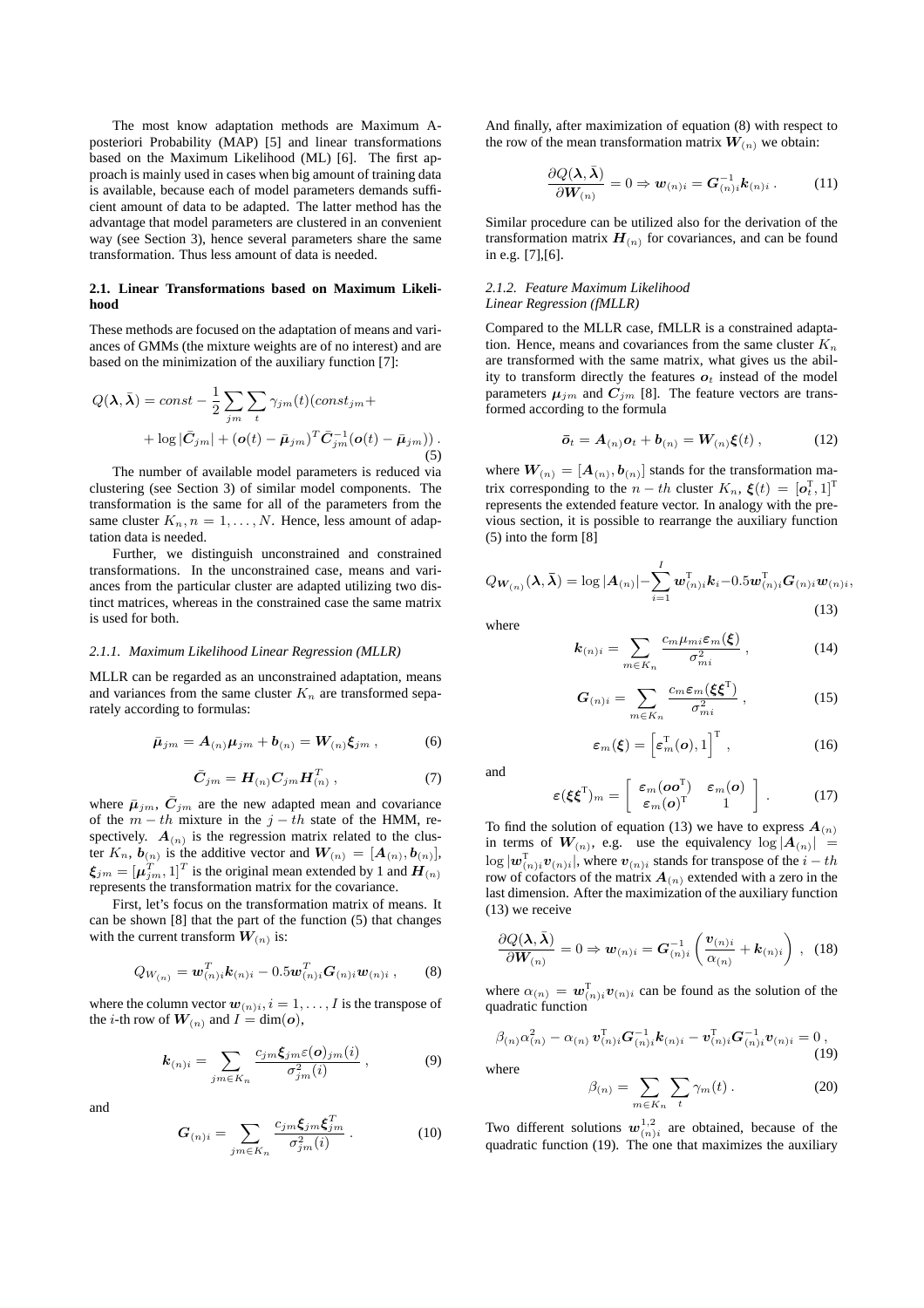function (13) is chosen. The log likelihood for fMLLR can be computed as

$$
\log \mathcal{L}\left(\boldsymbol{o}_{t}|\boldsymbol{\mu}_{m},\boldsymbol{C}_{m},\boldsymbol{A}_{(n)},\boldsymbol{b}_{(n)}\right)=
$$

$$
=\log \mathcal{N}\left(\boldsymbol{A}_{(n)}\boldsymbol{o}_{t}+\boldsymbol{b}_{(n)};\boldsymbol{\mu}_{m},\boldsymbol{C}_{m}\right)+0.5\log |\boldsymbol{A}_{(n)}|^{2}. \tag{21}
$$

The estimation of  $W_{(n)}$  is an iterative procedure. Matrices  $A_{(n)}$  and  $b_{(n)}$  have to be correctly initialized first, e.g.  $A_{(n)}$ can be chosen as a diagonal matrix with ones on the diagonal and  $\mathbf{b}_{(n)}$  can be initialized as a zero vector. The estimation ends when the change in parameters of transformation matrices is small enough (about 20 iterations are sufficient [8]).

## **3. Similar components clustering**

The benefit of MLLR like methods is given by the possibility to cluster similar parameters (mixture components) of the model. Many clustering methods were already developed and successfully tested [9]. The number of clusters depends on the amount of adaption data, which is in our case a-priori unknown. Hence, hierarchical clustering approach, where the number of classes is established when all the data were introduced, is most suitable. Very common hierarchical methods utilized in the adaptation are regression trees (RT). RT is designed in advance, but the exact number of final classes will be determined according to the amount of adaptation data. An example is depicted in Figure 1. RT can be based e.g. upon phonetic knowledge [10] or distances in the acoustic space [12]. In this work we focus on the latter approach.



Figure 1: Example of a binary regression tree. The numbers assigned to nodes are the actual occupation counts of nodes (clusters). Nodes  $C_1$  and  $C_2$  have occupations lesser then the occupation threshold  $Th = 700$ , therefore for all the components of mixtures located in  $C_1$  and  $C_2$  will be used the transformation defined for node  $C_7$ .  $D$  denotes the depth in the tree.

### **3.1. Regression Tree (RT)**

The model parameters, which are close in the acoustic space, are clustered utizing a given criterion, e.g. Euclidean distance as done in [12] or maximizing the likelihood of the adaptation data as done in [11]. The construction of RT, considering a HMM with output probabilities described by GMMs, can be done as

- each of the final leaves (clusters) of the tree contains just a single mixture component,
- leaves are merged together according to the Euclidean distance of GMM means,



Figure 2: An extension of the regression tree depicted in Figure 1, where an extra node  $C_{14}$  (sil-node) was added exclusively for silence parameters of the HMM.

• finally, the root node containing all components from all mixtures is obtained.

The final set of classes is established during the adaptation process according to the amount of adaptation data in each of the clusters (*cluster occupation*) in RT utilizing an empirical threshold  $Th$  (see Figure 1). The amount of adaptation data in a cluster is determined as the sum of all soft counts (defined in (3)) of all mixtures belonging to this cluster. Hence, the occupation of the  $n - th$  cluster  $K_n$  is given as  $occup(n) = \sum_{jm \in K_n} c_{jm}$ . The number of transformations equals the cardinality of the final set of classes. If considering Figure 1 and the occupation threshold of a cluster set to  $Th = 700$ , the final set would contain five classes  $C_3$ ,  $C_4$ ,  $C_7$ ,  $C_9$ ,  $C_{12}$ . Each of the transformation matrices is computed only from data aligning to mixtures of the given class.

#### **3.2. Adaptation of Silence**

If regression trees based on Euclidean distance as defined in Section 3.1 are used, the speech and silence segments usually share the same cluster. For clarification, silence segments are those parts in the acoustic signal with absence of the speaker's voice. In cases where only adaptation data containing small amount of silence frames are available, a situation may occur that the states of silence, presented in the HMM, are bended toward the speech data. This can happen mainly when the channel of training data of the SI model and the channel of actual speaker data significantly differ. Hence, the silence segments can be more often recognized as speech, thus the error rates increase. Generally, the speech and silence are so much different that the idea to separate them is straightforward.

In order to solve the stated problem, another *sil-node* containing all the mixtures belonging to states in the HMM that represent the silence has to be involved as depicted in Figure 2. At first, all the HMM states related to silence are set apart (they are associated to the sil-node) and the remaining set of states is used to construct a regression tree based upon the rules specified in the Section 3.1.

It should be mentioned that the adaptation is performed only when sufficient amount of data is available for both silence and speech parameters. Details will be discussed in Section 6.1.

#### **4. Unsupervised Adaptation**

In the case when the acoustic model is build upon a set of HMMs, where each HMM represents an elementary linguistic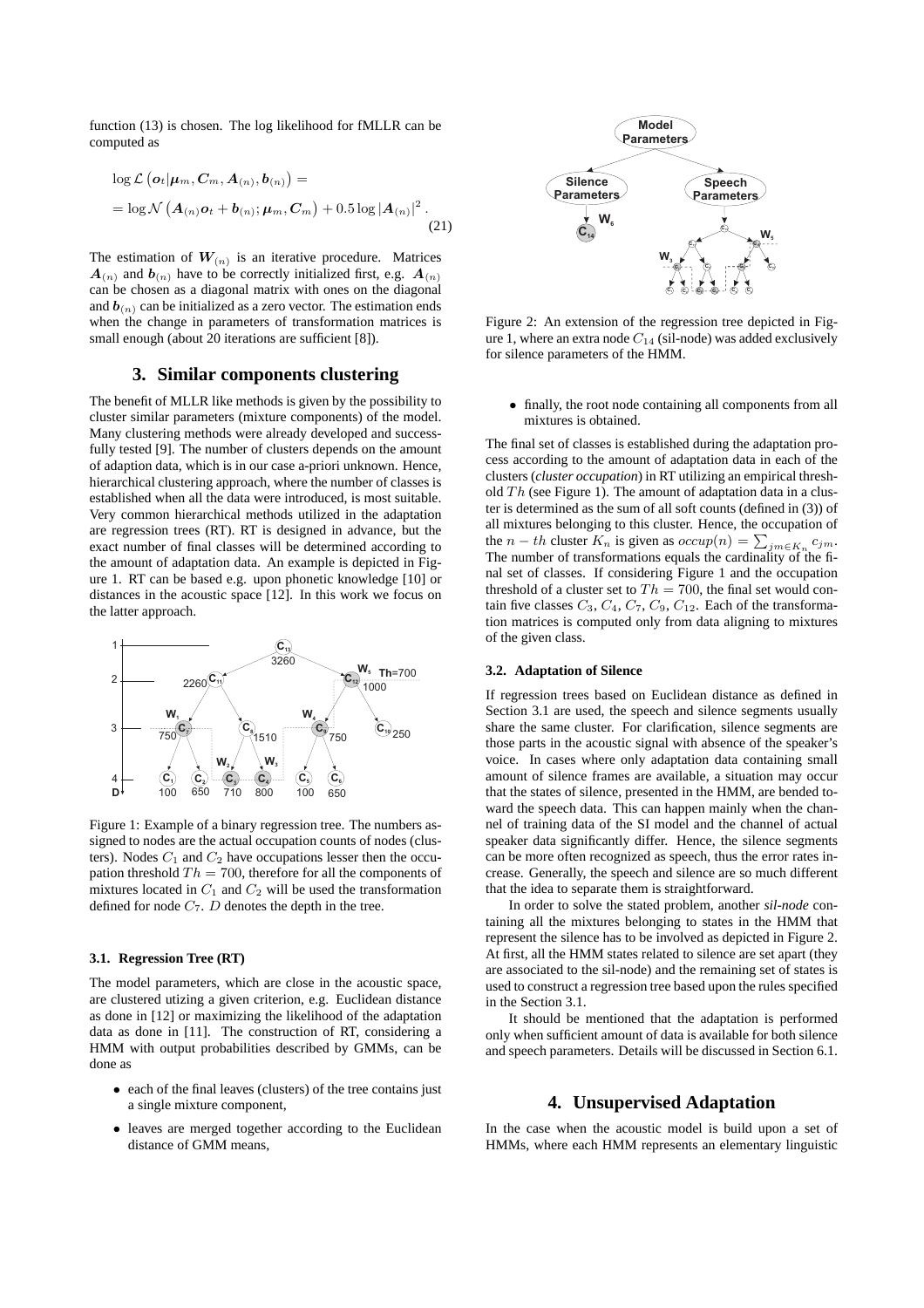unit (e.g. monophone, triphone, syllable, etc.), a transcription of adaptation utterances of spoken speech is ncessary. Such a transcription has to be available before the adaptation process. If a reference transcription is at hand (e.g. obtained by an annotator) we speak about supervised adaptation. For an annotator, it is intractable to assign a phonetic label to each frame at each time. Usually, only beginning and end of a sentence are marked and the transcription of the sentence has to be aligned automatically (e.g. using Viterbi algorithm [4]).

In the case of unsupervised adaptation, transcriptions have to be computed in the first pass of the recognition process utilizing the not adapted SI model. Such a Recognition System (RS) replaces the role of the annotator. Because RS does not work perfectly, it is suitable to assign a Certainty Factor (CF) to each of the transcriptions. CF for any particular word sequence is extracted from the lattice and can be computed as in [13]. We use only the best path in the lattice. Only the data which transcriptions have high CF, greater than an empirically specified threshold, are used for the adaptation. Still some problems may occur. Even if the CF of a word is high, the boundaries (time labels) of the word can be inaccurate, because of low values of CF of neighborhood words. Hence, it is useful to take into account the left and right context of each word in the sense of CF. We are seeking for a sequence of three words, where each of them has a CF higher than the threshold and for adaptation we consider only the middle one. As an alternative for sequence of three words, mainly when such triplets occur only very rare, a lattice representation of each utterance may be used [14].

## **5. Adaptation in On-line Recognition**

In the on-line recognition an unknown person speech has to be transcribed. At the beginning, a Speaker Independent (SI) model is used. The effort is to utilize the increasing amount of speaker utterances to improve the SI model using adaptation. There are several issues concerning the on-line adaptation.

The reference transcriptions are unavailable, therefore the unsupervised adaptation has to be employed (see Section 4). These can be done as a parallel process, where two problems are solved separately:

- recognition of the actual sentence,
- adaptation of the acoustic model according to the previous sentences, already recognized by RS.

Hence, the acoustic model is iteratively adapted so that the subsequent recognition becomes more accurate.

Next important point is the time consumption. Acoustic models involved in RS comprises huge amount of states with output probabilities represented by GMMs with lots of mixtures. Thus, the modification of such an acoustic model is unreasonable. Much more preferable is to transform directly the acoustic features, hence only a few transformation matrices has to be stored. A method satisfying these requirements is e.g. fMLLR introduced in Section 2.1.2 or their modifications presented in [15],[16].

Another question concerns the moment when transformation matrices should be updated again. Hence, when should be the SI model adapted for the first time and when should it be further updated. It is appropriate to wait until the increase of information is sufficient so that the newly formed transformation matrices are well-conditioned and the new iteration reasonably improves the recognition. The solution of the stated problem will be given in Section 6.1.



Figure 3: Scheme of the adaptation process in the on-line recognition. SImodel represents a speaker independent acoustic model and  $TRN$  stands for a feature transformation that depends on the actual speaker. The block ReadyToAdapt decides when a new transformation have to be computed.

## **6. Experiments**

#### **6.1. System Description**

The analogue input speech signal is digitized at 44.1 kHz sampling rate and 16-bit resolution format. The aim of the frontend processor is to convert continuous acoustic signal into a sequence of feature vectors. We performed experiments with MFCC and PLP parameterizations, see [17] for methodology. The best results were achieved using 19 filters and 12 PLP cepstral coefficients with both delta and delta-delta sub-features. Feature vectors are computed at the rate of 100 frames per second.

The acoustic model was trained on 100 hours of parliament speech records with manual transcriptions. We used 42 Czech phonemes. As the number of Czech triphones is too large, phonetic decision trees were used to tie their states. The recognition of Czech Parliament meetings works with 5 385 different HMM states of a speaker and a gender independent acoustic model. Note that only diagonal covariances are assumed.

The language models were trained on about 25M tokens of transcriptions of normalized Czech Parliament meetings (Chamber of Deputies only). The vocabulary size is almost 175 000 words including the names of parliament members in five classes for different grammatical cases. Class-based 2-gram language model was used for on-line recognition while confidence factors were computed using class-based 3-gram language model in real-time. The SRI Language Modeling Toolkit [18] was used for training.

Our on-line system is represented by a feedback connection of a Recognition System (RS) and an Adaptation System (AS), both of them operate in parallel (see Fig. 3). We are using fM-LLR adaptation approach as described in the Section 2.1.2. Parameters of HMM are divided into two sets – for silence and for speech. Further, speech parameters are splitted using regression tree (RT) proposed in Section 3 utilizing Euclidean distance and occupation threshold  $Th = 1000$ .

The process of the on-line adaptation is as follows. An input speaker utterance is recognized using RS. At the beginning, the RS is represented only by the SI model missing any information about the actual speaker. The utterance and its output transcription, with a Certainty Factor (CF) assigned to each word, are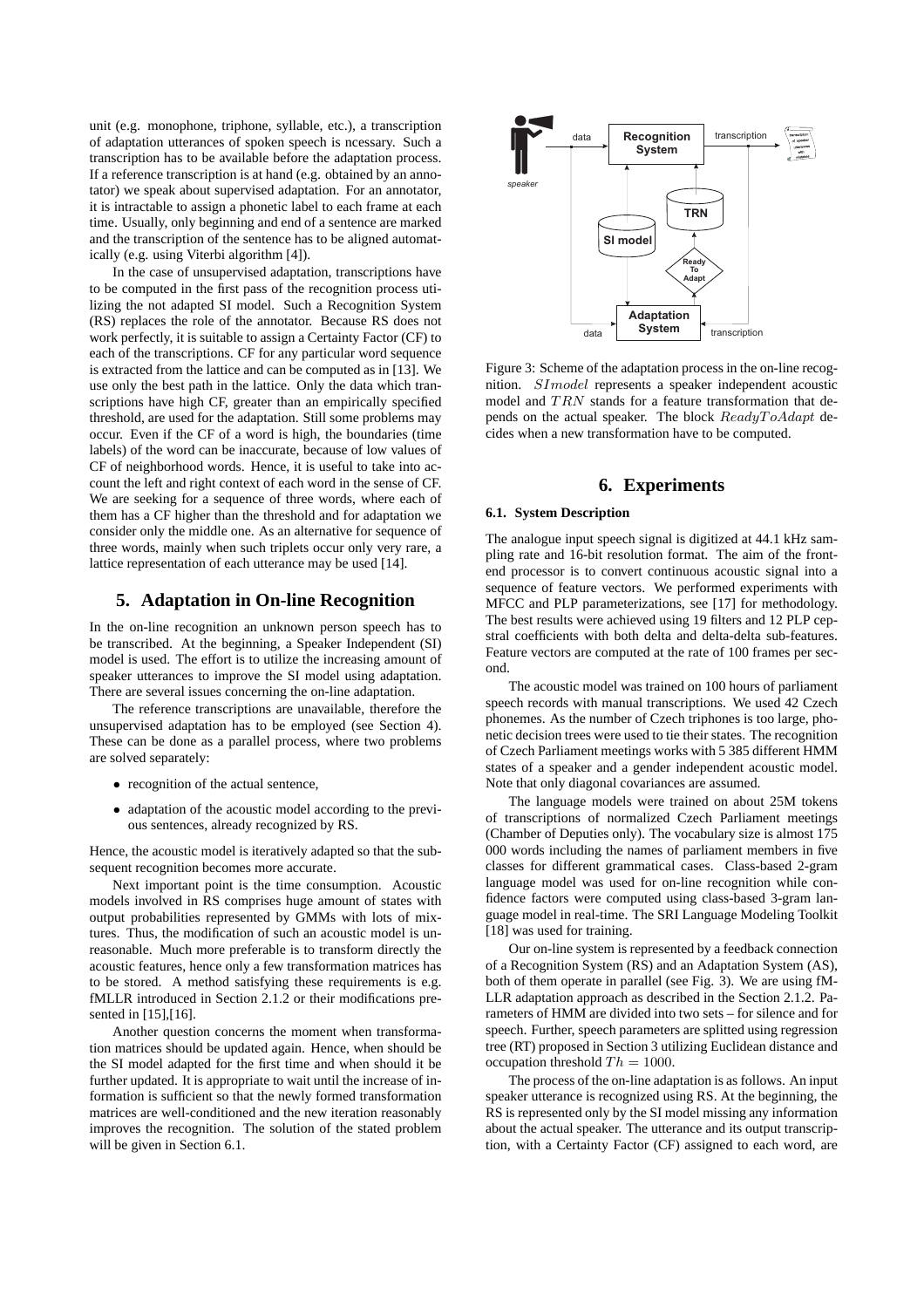used in AS to computie the adaptation statistics (see Section 2). Just reliably transcribed data are used for adaptation. Thus, AS utilizes only words that satisfy following constraints:

- the CF of such a word is greater then the pre-specified threshold  $T_{CF} = 0.98$ ,
- the confident of adjacent left and right words is at least equal to  $T_{CF}$ .

for details see Section 4. Note that the recognition of upcoming utterances is still running in parallel, whereas the adaptation process is performed.

In our system two thresholds for two node occupations (see Section 3.1) were set as silence and speech parameters were considered separately. The first threshold for silence parameters (sil-node – see Section 3.2) was set to  $T_{sil} = 500$ . As the adaptation process was performed iteratively (see Section 5), the second threshold  $T_{speech}$ , for speech parameters, had to be updated after each adaptation. The initial value of  $T_{spect}$ , used for the first adaptation pass, was chosen as  $T_{spect}(0) = 1000$  and its further values were set according to the depth  $(D - \text{see Figure 1})$  in RT. Hence  $T_{speech}(k+1) = T_{speech}(k) * (2^{D_{act}} + 1)$ , where  $k = 1, \ldots, K$  represents the  $k - th$  iteration and  $D_{\text{act}}$  is the actual depth in RT determined in dependence on the amount of adaption data:

$$
D_{\text{act}} = \log_2 \frac{\sum_{\forall j m} c_{j m}}{Th}, \qquad (22)
$$

where  $c_{jm}$  was defined in (3). When both thresholds ( $T_{speech}$ and  $T_{sil}$ ) were reached, hence a sufficient amount of (transcribed) adaptation data was accumulated ( $ReaduToAdapt =$  $True - see Figure 3$ , then the transformation matrices (TRNs) have been (re)computed.

After first transformation matrices have been computed, following utterances were recognized using the adapted model (SI model + TRNs). Thus, the system (and output transcriptions) become more accurate. New threshold  $T_{speech}$  was set and statistics were further accumulated till the next adaptation. The iterative adaptation ended when the maximal occupation of all possible nodes in RT was reached. We assume that no following adaptation (with unchanged RT) would increase the performance of the recognition system. However, in our tests such a situation never happened (see Section 6.2).

For our experiments we have used Intel Core 2 Duo, 2.40 GHz and 3 GB RAM. The recognition ran on both processors until the adaptation matrices were computed. In order to update the transformation matrices one of the processors was used, whereas the recognition was still running on the other processor. The time consumption of the on-line recognition is measured according to the real-time factor computed as

$$
T_{real} = \frac{\text{time spent on recognition}}{\text{time duration of the speech recording}} \tag{23}
$$

#### **6.2. Test Data**

The experiments were focused mainly on situations where low amount of adaptation data is available. Two sets of testing data were prepared. The Set No.1 contained 10 parliament speakers with speech recorded directly from TV. Hence, same conditions were preserved as for data used to train the acoustic model. The Set No.2 contained another 10 speakers recorded in the office with completely different operating conditions (mainly channel dissimilarity) than training data. In both sets, each speaker was

| system           | Corr[%] | Acc[%] |
|------------------|---------|--------|
| SIModel          | 89.05   | 86.37  |
| $Adapt_{RT}$     | 89.49   | 87.31  |
| $Adapt_{SIL+RT}$ | 89.86   | 87.35  |

Table 1: Correctness (Corr)[%] and Accuracy (Acc)[%] of transcribed words for set No.1.

| system           | Corr[%] | Acc[%] |
|------------------|---------|--------|
| SIModel          | 71.63   | 64.37  |
| $Adapt_{RT}$     | 76.99   | 72.40  |
| $Adapt_{SIL+RT}$ | 76.98   | 72.27  |

Table 2: Correctness (Corr)[%] and Accuracy (Acc)[%] of transcribed words for set No.2.

represented by 5-8 minutes of utterances. The adaptation process was iterative one (see Section 6.1). Enough data for the first adaptation pass were available after circa 3 minutes of speech and for the second pass after circa 6 minutes. Note that at most 6 minutes of speech were used for adaptation (rather less).

#### **6.3. Results**

The results of the experiment on set No.1, No.2 are shown in Table 1 and Table 2, respectively. The accuracy and correctness of the baseline system (recognition done utilizing only the SI model) can be found in the first row. The other columns contain results obtained by the system with the iterative adaptation using the fMLLR approach. The terms  $Adapt_{RT}$  and  $Adapt_{SIL+RT}$  denote systems without and with separation of speech and silence parameters of the HMM, respectively. In comparison to the baseline system, the adaptation methods increase both Correctness (Corr) and Accuracy (Acc) of recognized words.

Important factor in the on-line recognition is the time consumption (see (23)). We have measured the average time consumption of the recognition system based upon

- SI model:  $T_{real} = 2.06$ ,
- SI model + TRNs:  $T_{real} = 2.47$ .

In order to further reduce the real-time factor, computer with more than two cores should be used.

## **7. Discussion**

The results demonstrate improvement of the RS already for low amount of adaptation data. As could be anticipated and was proved by proposed experiments, the improvement in the recognition is much more significant in the case when channels in training and testing utterances differ (set No.2). Further, when the special node (sil-node) for silence parameters is involved (see Section 3.2), an slight improvement in the case of set No.1 can be observed. This is not the case for set No.2. However, because of the expected independence of silence and speech segments, the results remained basically unchanged.

#### **8. Conclusion**

In this paper methods for adaptation in task of on-line recognition were presented. Linear transformation methods based on